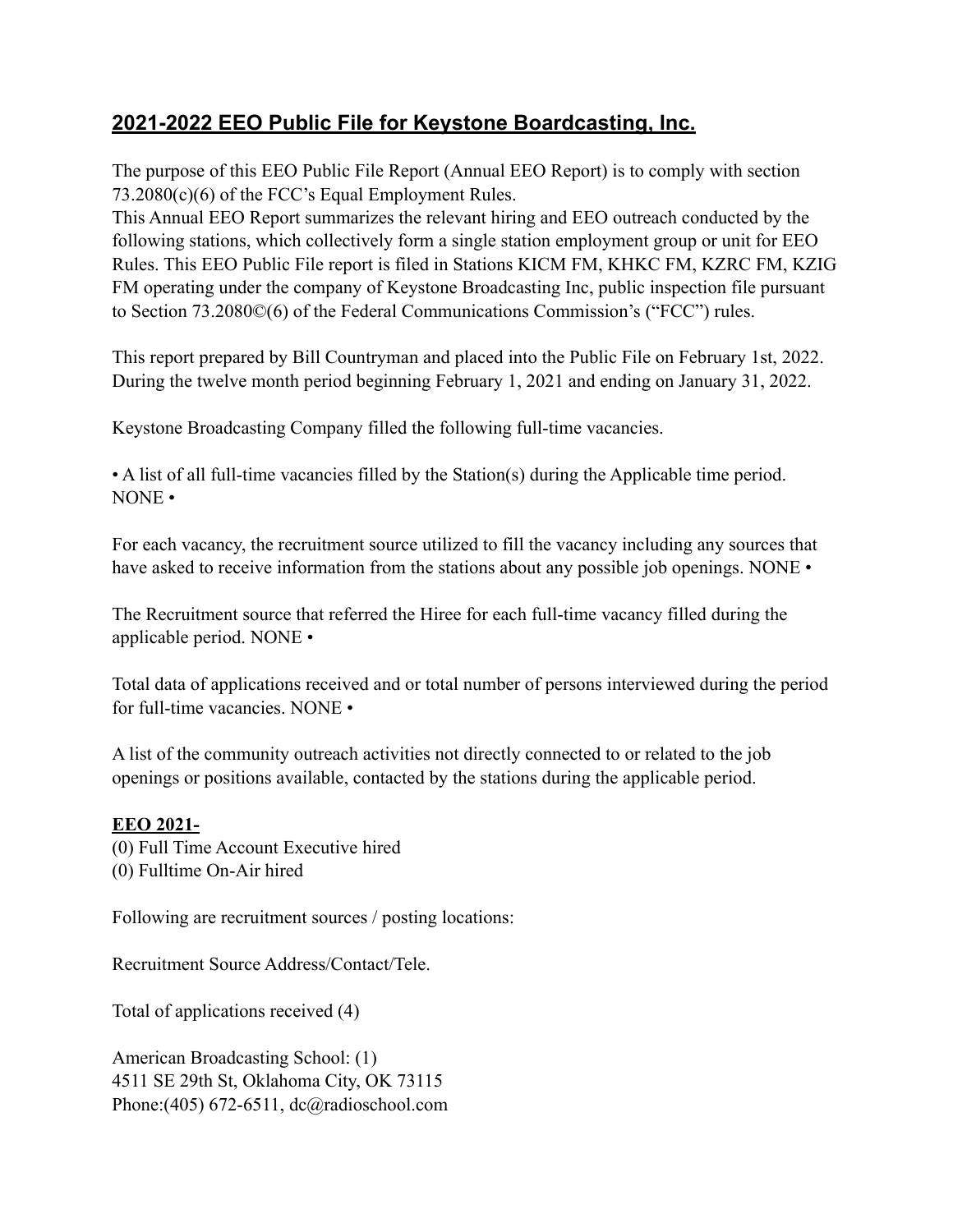East Central University (0) Chris Shofner cshofner@ecok.edu

Southeastern OK University (1) Kay Barber 1405 N 4th Ave, Durant, OK 74701 Station A, Durant, OK 74701 (580) 745-2000

Career Builder careerbuilder.com (0)

Cameron University (0) Jacob Johnson, student\_developement@cameron.edu Career Services / Jobs posting

Oklahoma Assoc. of Broadcasters (1) 6520 N. Western, #104 Oklahoma City, OK 73116 Nancy Struby 405-858-0771

Workforce Oklahoma (0) P.O. Box 1467, Ardmore, OK 73402 0 580-223-3291,

Murray State College (0) Murray Campus, Tishomingo, OK

Northeastern State (0) Anderson@nsuok.edu

First Baptist Church (1) 225 1st Ave. SW, Ardmore, OK 73401

Rodgers State Univ. (0) Kim Lopez, hirehillcats@rsu.edu

# ALL ACCESS HTTP://WWW.ALLACCESS.COM

BEYOUND.COM HTTP://WWW.BEYOND.COM

GLASSDOOR.COM HTTPS://WWW.GLASSDOOR.COM

INDEED.COM HTTPS://WWW.INDEED.COM

LINKEDIN HTTPS://LINKEDIN.COM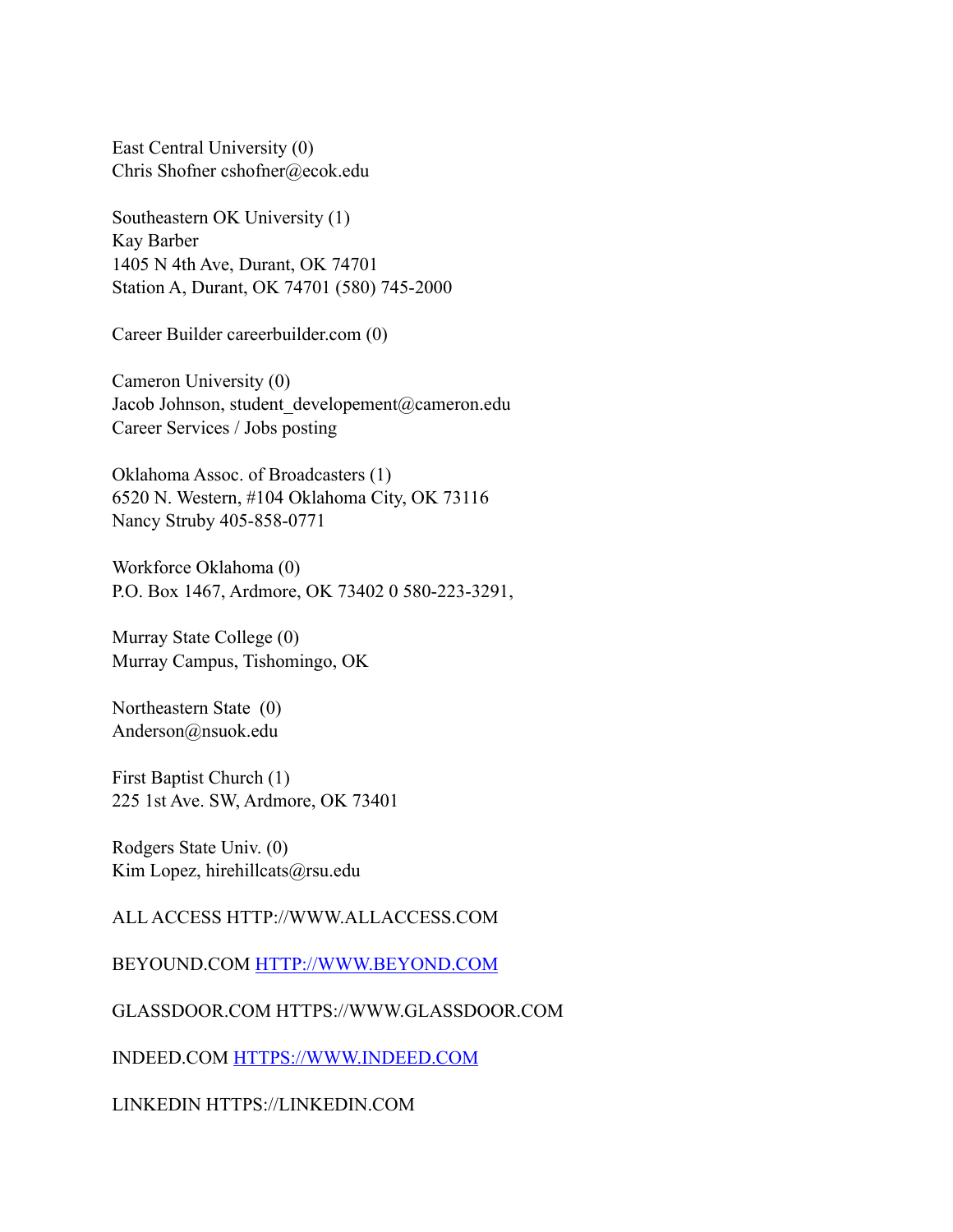## **YEARLY RECRUITMENT INITIATIVES**

#### 1. Internship

Keystone Broadcasting-KICM 97.7 FM participated in the Chickasaw Nation Student Work Internship Training program August 2021 through December 2021. KICM 97.7 FM "hosted" Deon Knight at the KICM 97.7 FM location. Deon Knight interned for 5-months at KICM 97.7 FM. Deon learned day to day radio commercial recordings, Adobe Audition functions and operations, how to voice and produce commercials, and how to record audio segments LIVE over the air. Deon also answered incoming phone calls, assisted with giving out prizes to listeners, and assisted the Traffic / Billing Dept with monthly billing duties.

### **Mignon Grisham**

Career Counselor The Chickasaw Nation School-to-Work Program 2341 N. Commerce Suite B, Ardmore, OK 73401 Office: 580-222-2839 Cell: 580-220-0337

2. Job Fair

Keystone Broadcasting's Bill Countryman participated in a One-day Job Fair hosted by Ardmore high School in April 2021. There were 26 students in attendance. Bill Countryman was the Keystone Broadcasting HR contact staff involved.

Josh Newby Ardmore High School 580/221-3052

#### **EEO Statement:**

Keystone Broadcasting is always attempting to improve our recruitment measures in our efforts to recruit, and hire and promote current employees and staff by identifying and evaluating any issues while abiding by EEO rules and guidelines.

• All new employees or potential prospects are notified of EEO Rules.

• We are a small radio broadcasting company / unit. But review and monitor pay for all employees to ensure they are fair and equal. Review pay rates and fringe benefits having the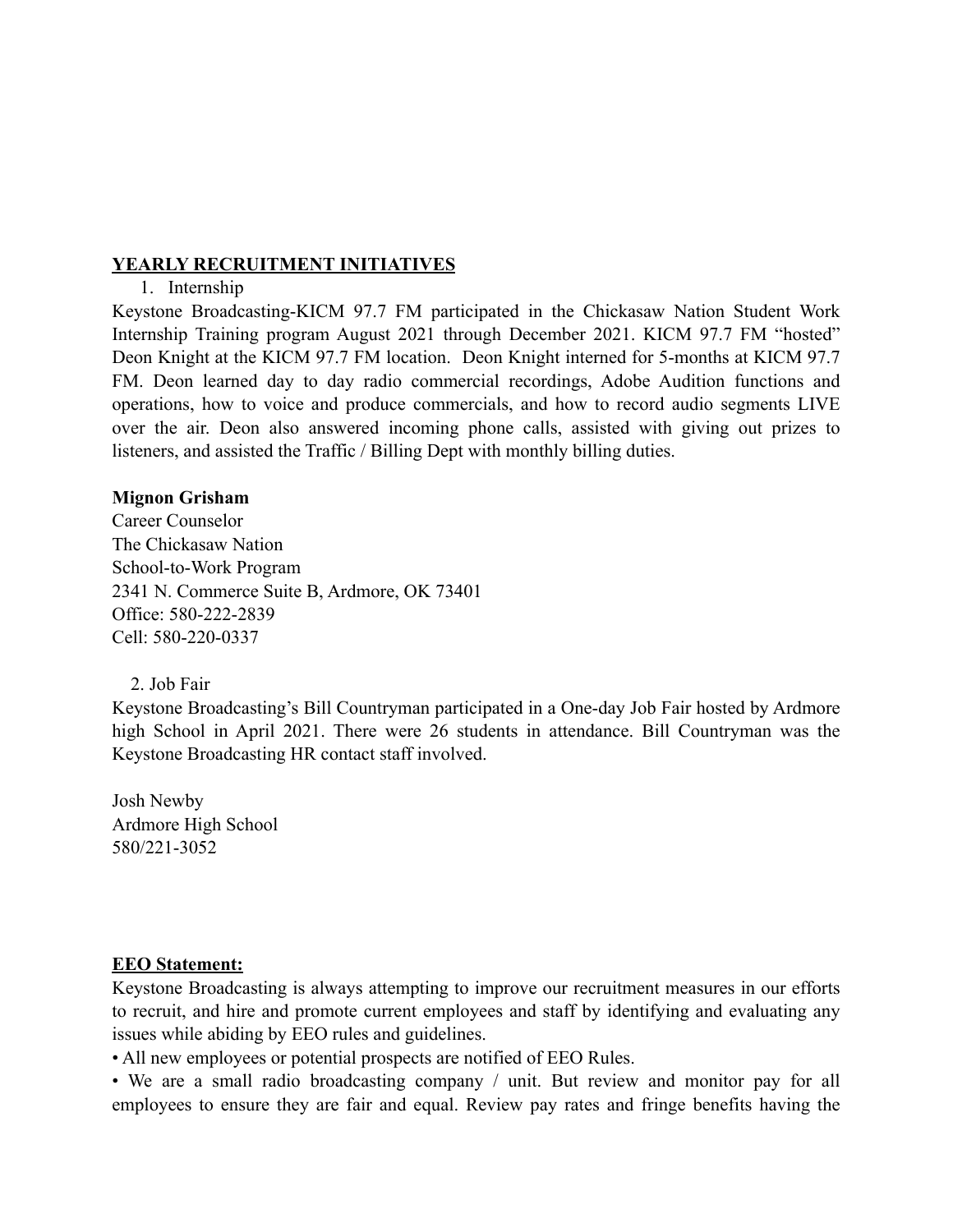same duties, and eliminate any inequities based upon race, national origin, color, religion, age, or sex.

• Review to ensure that all job postings will contain non-indication either explicit or implicit of a preference for one race, national origin, color, religion, age, or sex discrimination.

• Annual training, job postings, reviews performed by Bill Countryman

#### **EEO POLICY-Keystone Broadcasting EEO narrative**

**General Policy procedures-**It is Keystone Broadcasting's policy to promote equal employment opportunities through a positive and continuing program of specific practices designed to ensure the full realization of equal employment opportunity regardless of race, color, religion, national origin, and sex.

It is Keystone Broadcasting's policy to communicate our equal employment policy and employment needs to sources of qualified applicants, without regard to race, color, religion, national origin, age, or sex and to solicit their recruitment assistance on a continuing basis.

It is our policy to conduct a continuing program to exclude all unlawful forms of prejudice or discrimination based upon race, color, religion, national origin, age or sex from our personnel policies and practices and working conditions. To make this policy effective and to ensure conformance with the Rules and Regulations of the Federal Communications Commission, we have developed an Equal Employment Opportunity Program which includes the following elements-

**Responsibility for Implementation** - Bill Countryman, General Manager, is responsible for the administration and implementation of our Equal Employment Opportunity Program. It is also the responsibility of all persons making employment decisions with respect to recruitment, evaluation, selection, promotion, compensation, training and termination of employees to ensure that our policies and programs are adhered to and that no person is discriminated against in employment based upon race, color, religion, national origin, age or sex. It is our policy to ensure a positive application, managerial, and supervisory performance in the administration of our equal employment opportunity policies.

**Policy Dissemination-It** is our policy to disseminate our equal employment opportunity policies to job applicants, employees, and those with whom we regularly do business with to assure compliance with this requirement, Keystone Broadcasting:

1) Post notices in our offices informing employees and applicants for employment, of their equal employment opportunity rights, that we are an equal employment opportunity employer: that discrimination based upon race, color, religion, national origin, age or sex is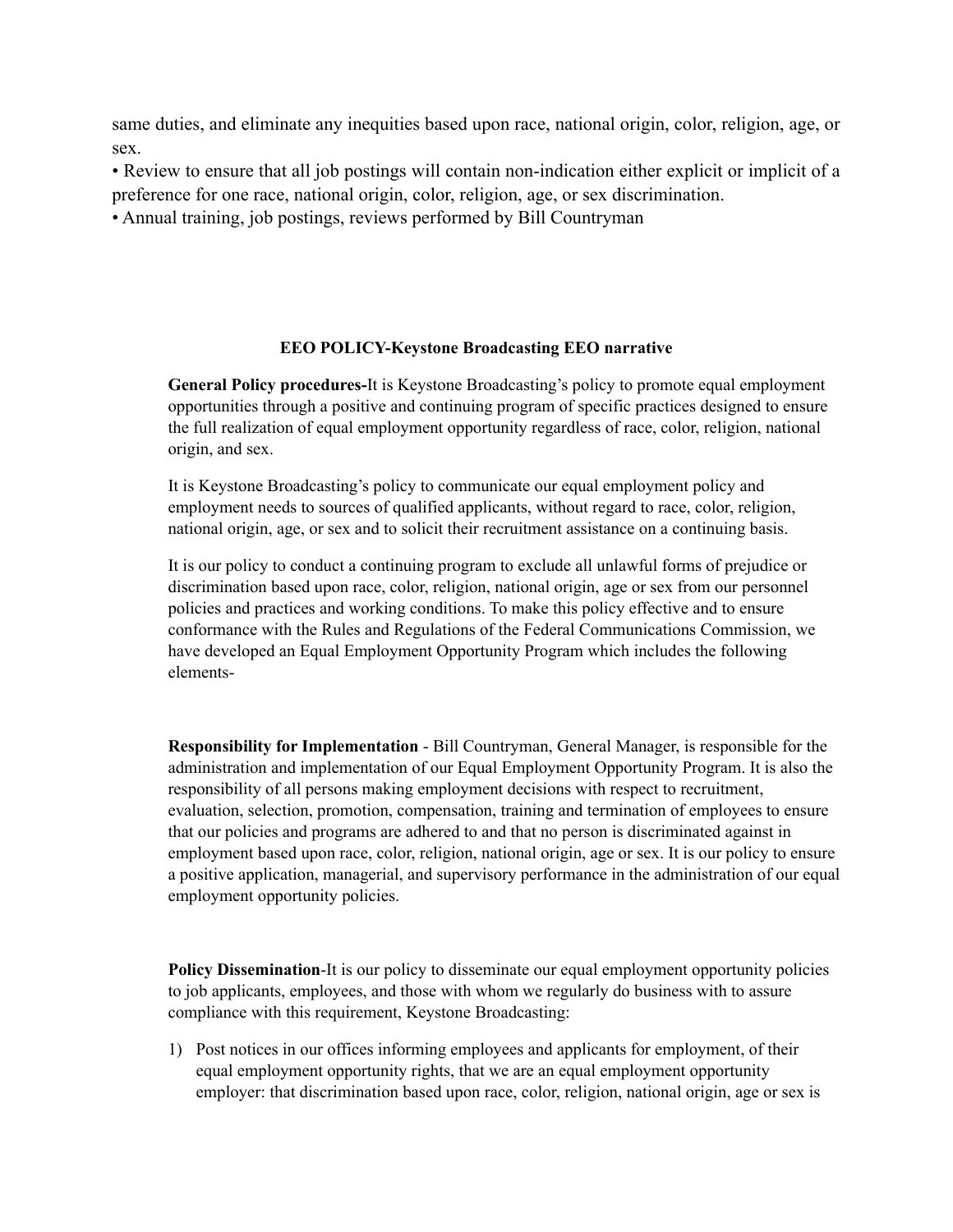prohibited: and that they have the right to notify an appropriate local, State of Federal agency if they believe they have been discriminated against:

2) Place a notice in bold type on our employment application informing prospective employees that discrimination based upon race, color, religion, national origin, age or sex is prohibited and that they may notify an appropriate local, State or Federal agency if they believe they have been discriminated against.

**Recruitment-**It is policy to conduct a meaningful program of recruitment involving broad outreach in recruitment to all qualified job candidates. To assure compliance with this requirement, Keystone Broadcasting

- 1) Widely disseminates information about each full-time job opening in our company operation to recruitment sources for the purposes of obtaining referrals for the available position and otherwise comply with FCC requirements applicable to the recruitment / outreach process
- 2) Communicate to recruitment sources that we are an EEO employer:
- 3) Analyze Keystone Broadcasting's recruitment program on an ongoing basis to ensure that it is effective in achieving broad outreach to potential applicants, and address any problems found as a result of our analysis.

**Promotion and Advancement-**It is our policy to offer promotions of employees in a nondiscriminatory fashion without regard to race, color, religion, national origin, age or sex to positions of greater responsibility. To assure compliance with this requirement, Keystone Broadcasting

- 1) Instruct those who make decisions on placement and promotion that all employees are to be considered without discrimination, and that there should be ongoing review to ensure compliance with this requirement:
- 2) Give all employees equal opportunity for positions which lead to higher positions. Inquire as to the interests and skills of lower-paid employees with respect to any of the higher paid positions, following by assistance, counseling, and effective measures to enable employees with interest and potential to qualify themselves for such positions:
- 3) Provide opportunity to perform overtime work on a nondiscriminatory basis.
- 4) Analysis of Equal Employment Opportunity Efforts
- 5) It is our policy to analyze the results of the measures undertaken by us to recruit, hire, and promote individuals and to identify and evaluate any difficulties encountered in implementing our equal employment opportunity program with the goal of improving our program to the extent necessary. To assure compliance with this requirement, we periodically analyze measures taken to:
- 6) 1. Disseminate the station's equal employment opportunity program to job applicants and employees;
- 7) 2. Review seniority practices to ensure that such practices are nondiscriminatory;